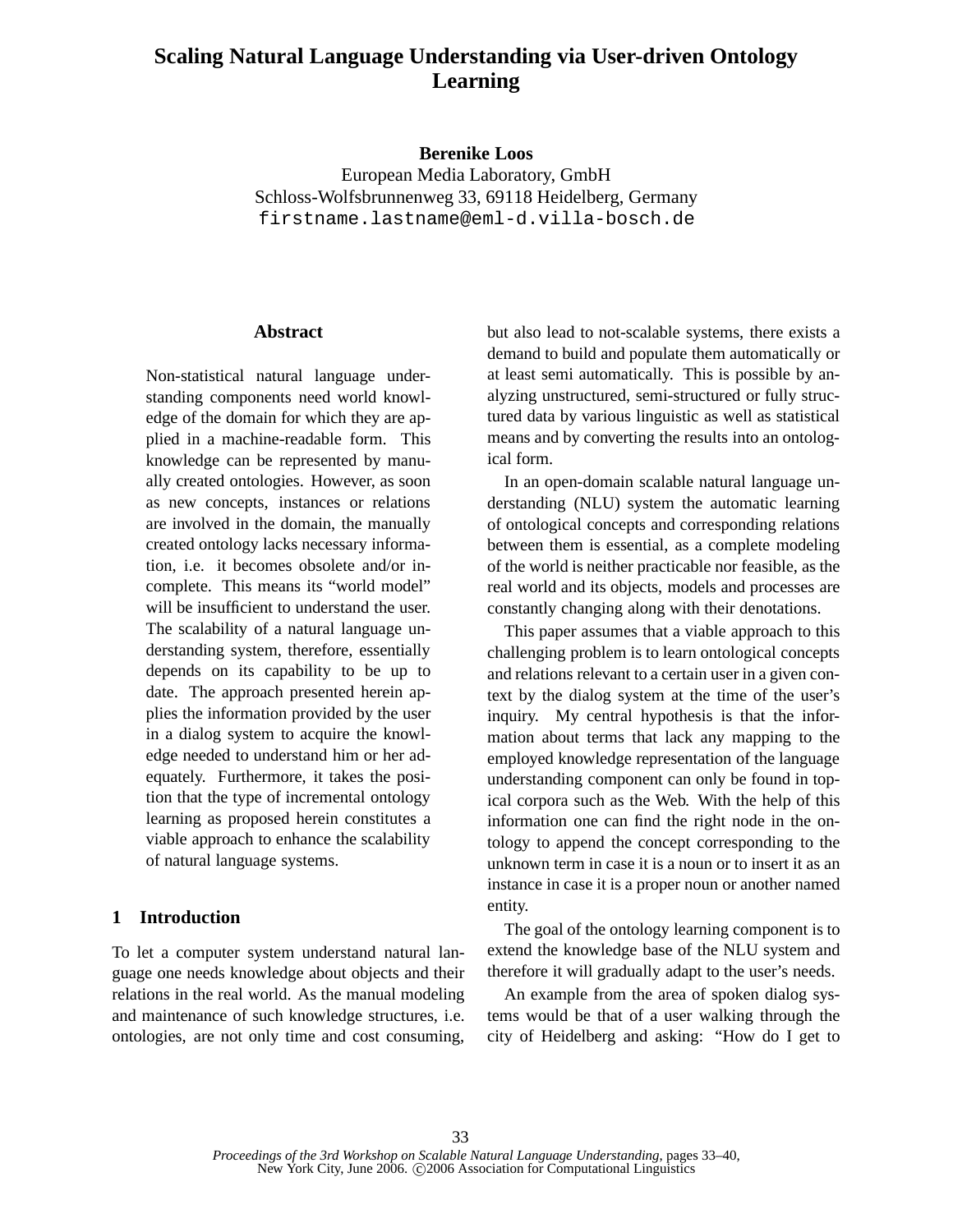the Auerstein". This would lead to the detection of *Auerstein* as being neither recognizable by the speech recognizer nor mappable to the knowledge representation of the system. Therefore, the corresponding hypernym of *Auerstein* has to be found on the internet by recourse to additional information about the context of the user. In this case, the additional information consists of the location of the user, namely *Heidelberg*. Once found, the hypernym is mapped to a corresponding concept, which already exists in the ontology. If there is no such corresponding concept, the concept for the hypernym thereof has to be determined. The formerly unknown term is mapped to a concept and is integrated into the system's ontology as a child of the concept for the found hypernym. In case the unknown term is a proper noun, it is integrated as an instance of the concept for the hypernym. So far, the research undertaken is related to nouns and proper nouns, also more generally referred to as *terms* in this paper.

In the following section, I will describe related work undertaken to solve the task of ontology learning, followed by some remarks of the distinction between ontology learning and natural language in Section 3. Thereafter, I will sketch out the minimal stages involved in the type of ontology learning proposed herein in Section 4.

### **2 Related Work**

The capability to acquire knowledge exactly at the time it is needed can be regarded as an important stepping stone towards scalable natural language understanding systems. The necessity of scalability in NLU became more and more obvious in opendomain dialog systems, as the knowledge base integrated into those can never be complete. Before the emergence of open-domain systems, more or less complete ontologies were modeled manually for the domain needed in the NLU system and were therefore not scalable to additional domains, unless modeled in advance in a manual fashion or by means of off-line ontology learning. Nonetheless, numerous off-line ontology learning frameworks exist, which alleviate the work of an ontology engineer to construct knowledge manually (Maedche, 2002), (Schutz and Buitelaar, 2005), (Cimiano et al., 2005). Most of these frameworks apply hybrid methods to optimize their learning results.

For example, the ontology population method OntoLearn (Navigli et al., 2004) is based on text mining and other machine learning techniques and starts with a generic ontology like WordNet and documents in a given domain. The result is a domain extended and trimmed version of the initial ontology. For this, the system applies three phases to learn concepts:

- First, a terminology extraction method, using shallow techniques that range from stochastic methods to more sophisticated syntactic approaches, is applied, which extracts a list of domain terms (mostly nouns and proper nouns) from a set of documents representative for a given domain.
- Second, a semantic interpretation takes place which makes use of a compositional interpretation and structural semantic interconnections.
- After these two phases the extending and trimming of the initial ontology takes place. With the help of the semantic interpretation of the terms they can be organized in sub-trees and appended under the appropriate node of the initial ontology applying linguistic rules.

The text understanding system SYNDICATE (SYNthesis of DIstributed Knowledge Acquired from Texts) uses an integrated ontology learning module (Hahn and Marko, 2002). In this approach new concepts are learned with the help of text understanding, which applies two different sources of evidence, namely, the prior knowledge of the topic domain of the texts and grammatical constructions in which unknown lexical items occur in the texts.

In an incremental process a given ontology is updated as new concepts are acquired from real-world texts. The acquisition process is centered on the linguistic and conceptual "quality" of various forms of evidence underlying the generation and refinement of concept hypotheses. On the basis of the quality of evidence, concept hypotheses are ranked according to credibility and the most credible ones are selected for assimilation into the domain knowledge base.

The project Disciple (Stanescu et al., 2003) builds agents which can be initially trained by a subject matter expert and a knowledge engineer, in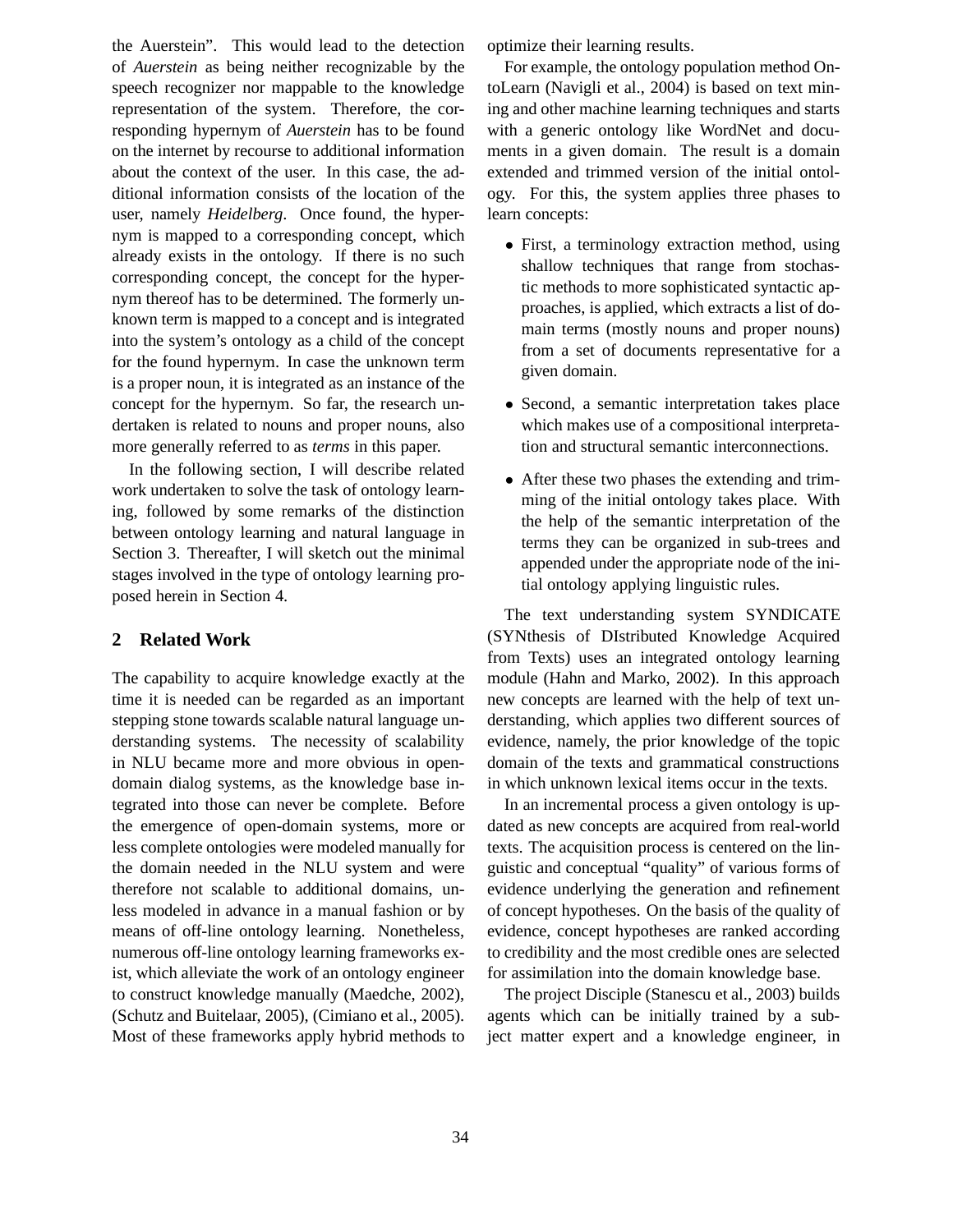a way similar to how an expert would teach an apprentice. A Disciple agent applies two different methods for ontology learning, i.e. exceptionbased and example-based ontology learning. The exception-based learning approach consists of four main phases:

- First, a candidate discovery takes place, in which the agent analyzes a rule together with its examples, exceptions and the ontology and finds the most plausible types of extensions of the latter that may reduce or eliminate the rule's exceptions.
- In the second phase the expert interacts with the agent to select one of the proposed candidates.
- Afterwards the agent elicits the ontology extension knowledge from the expert and finally a rule refinement takes place, in which the agent updates the rule and eliminates its exceptions based on the performed ontology extension.
- When the subject matter expert has to specify a fact involving a new instance or new feature in the agent teaching process, the example-based learning method is invoked. In this process the agent tries to find example sentences of the words next to a new term through various heuristics. For instance, he finds out that X is member of Y, and consequently can ask the expert. If he affirms, the new term can be memorized.

All of the approaches described above exhibit theoretical as well as practical (in the light of the task undertaken herein) shortcomings. The theoretical problems that have not been resolved in a satisfactory manner by the works described above (as well as numerous others) are:

- a clear separation of the linguistic and ontological subtasks involved in the overall ontology learning endeavor
- systematic ways and methods for evaluating the individual learning results
- rigorously defined baselines against which to evaluate the ensuing learning approaches.

In the following I will describe how these issues can be addressed within the user-driven ontology learning framework proposed herein.

### **3 Natural Language versus Ontology Learning**

Before describing the actual ontology learning process it is important to make a clear distinction between the two fields involved: This is on the one hand natural language and on the other hand ontology learning.

The corpora to extract knowledge from should come from the internet as this source provides the most up-to-date information. The natural language texts are rich in terms, which can be used as labels of concepts in the ontology and rich in semantic relations, which can be used as ontological relations (aka properties).

The connection between the two areas which are working on similar topics but are using different terminology needs a distinction between the extraction of semantic information from natural language and the final process of integrating this knowledge into an ontology.



Figure 1: Natural Language versus Ontology Learning

Figure 1 shows the process of ontology learning from natural language text. On the left side relevant natural language terms are extracted. During a transformation process they are converted into labels of concepts and relations of an ontology. Proper nouns are transfered into instance labels in the ontology<sup>1</sup>.

<sup>&</sup>lt;sup>1</sup>In our understanding the term *ontology* denotes both the instance model as well as the ground ontology.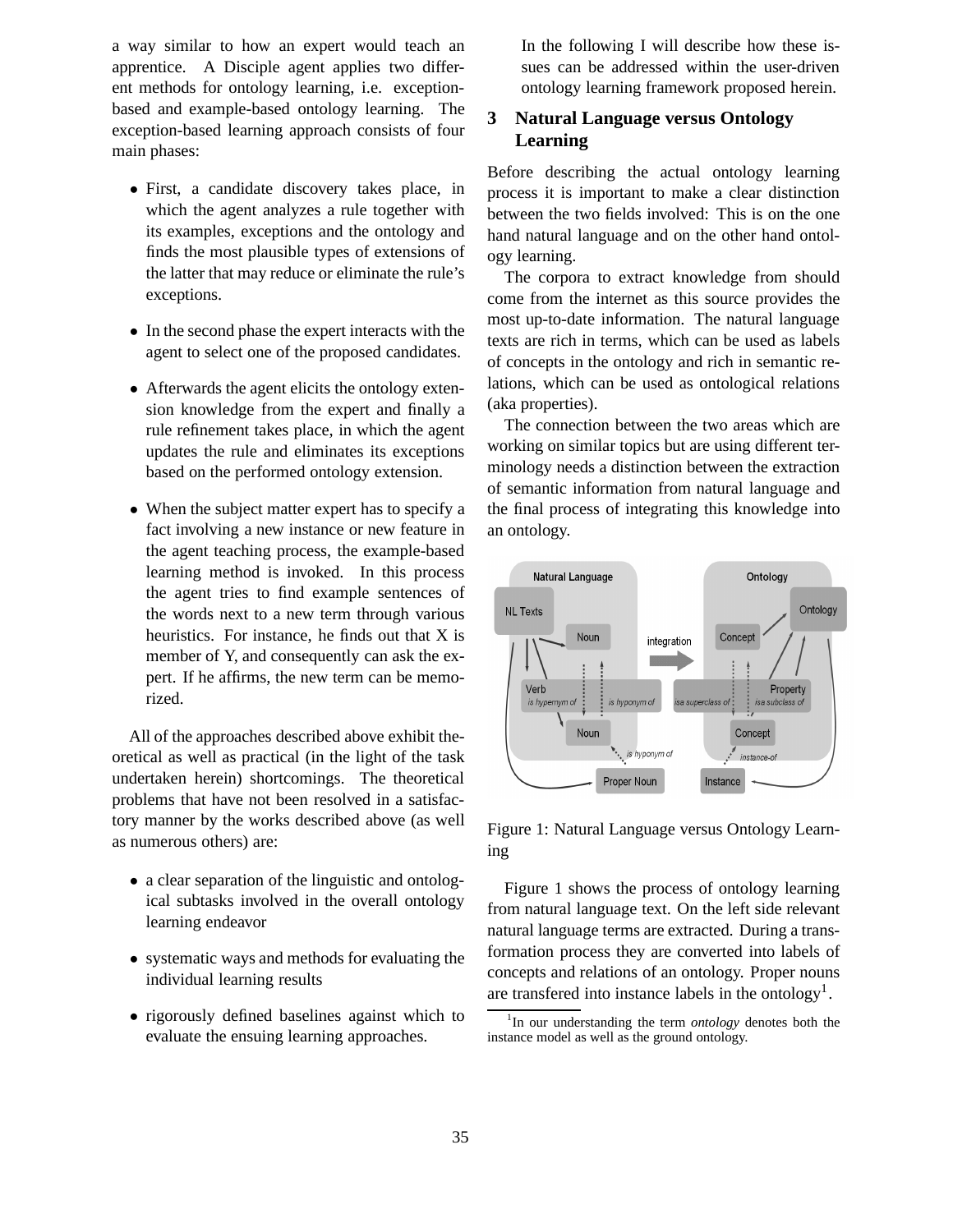## **4 Scaling NLU via User-driven Ontology Learning**

A user-driven ontology learning framework should be able to acquire knowledge at the run time of the NLU system. Therefore, terms which are not understood by the system have to be identified. In dialog systems this is true for all terms uttered or written by a user, which are not presently contained in the lexicon or can be derived by means of derivational or flexional morphology. In the following I will refer to these terms as *unknown terms*<sup>2</sup> .

When a user of an open-domain spoken dialog system makes an utterance, it happens regularly, that the term is not represented in the system's lexicon. Since it is assumed, in this work, that the meaning of terms is represented by means of a formal ontology, a user-driven ontology learning framework is needed to determine the corresponding concepts for these terms, e.g., via a search on topical corpora. For instance, a term such as *Auerstein* could be employed to query a search engine. By applying natural language patterns, as proposed by Hearst (1992) and statistical methods, as proposed by Faulhaber et al. (2006) possible hypernyms or sets of hypernym candidates of the term can be extracted. For these a corresponding concept (or set of possible concepts) in the ontology employed by the dialog system need to be found. Last but not least the unknown term has to be inserted into the ontology as either an instance or a subclass of that concept. This process is described in greater detail in Section 5.4).

It is important to point out that terms often have more than one meaning, which can only be determined by recourse to the context in which it is uttered/found (Widdows, 2003), (Porzel et al., 2006). Therefore, information about this context needs to be added in order to make searching for the right hypernym feasible<sup>3</sup> as shown in Section 5.3. For example, the term *Lotus* can refer to a flower, a specific type of car or among copious other real world entities to a restaurant in Heidelberg. Therefore, a scalable ontology learning framework in a dialog system requires at least the following ingredients:

- A formal explicit model of a shared conceptualization of a specific domain of interest (Gruber, 1993), i.e. an ontology;
- processing methods which indicate the unknown terms;
- a corpus, as the starting point to retrieve hypernyms;
- methods for mapping hypernyms to concepts in the ontology;
- an evaluation framework;

Figure 2 shows the steps involved in on-demand ontology learning from the text to the knowledge side.



Figure 2: From text to knowledge

#### **5 On-demand learning**

From the cognitive point of view learning makes only sense when it happens on-demand. On-demand means, that it occurs on purpose and that activity is involved rather than passivity. As pointed out by Spitzer (2002) for human beings activity is necessary for learning. We cannot learn by drumming data into our brain through listening cassettes when sleeping or by similar fruitless techniques. The reason for this is, that we need active ways of structuring the data input into our brain. Furthermore, we try only to learn what we need to learn and are therefore quite economic with the "storage space" in our brain.

<sup>2</sup>This closely corresponds to what is termed *out-ofvocabulary (OOV) words* in the automatic speech recognition community.

<sup>&</sup>lt;sup>3</sup>Of course, even in the same context a term can have more than one meaning as discussed in Section 5.7.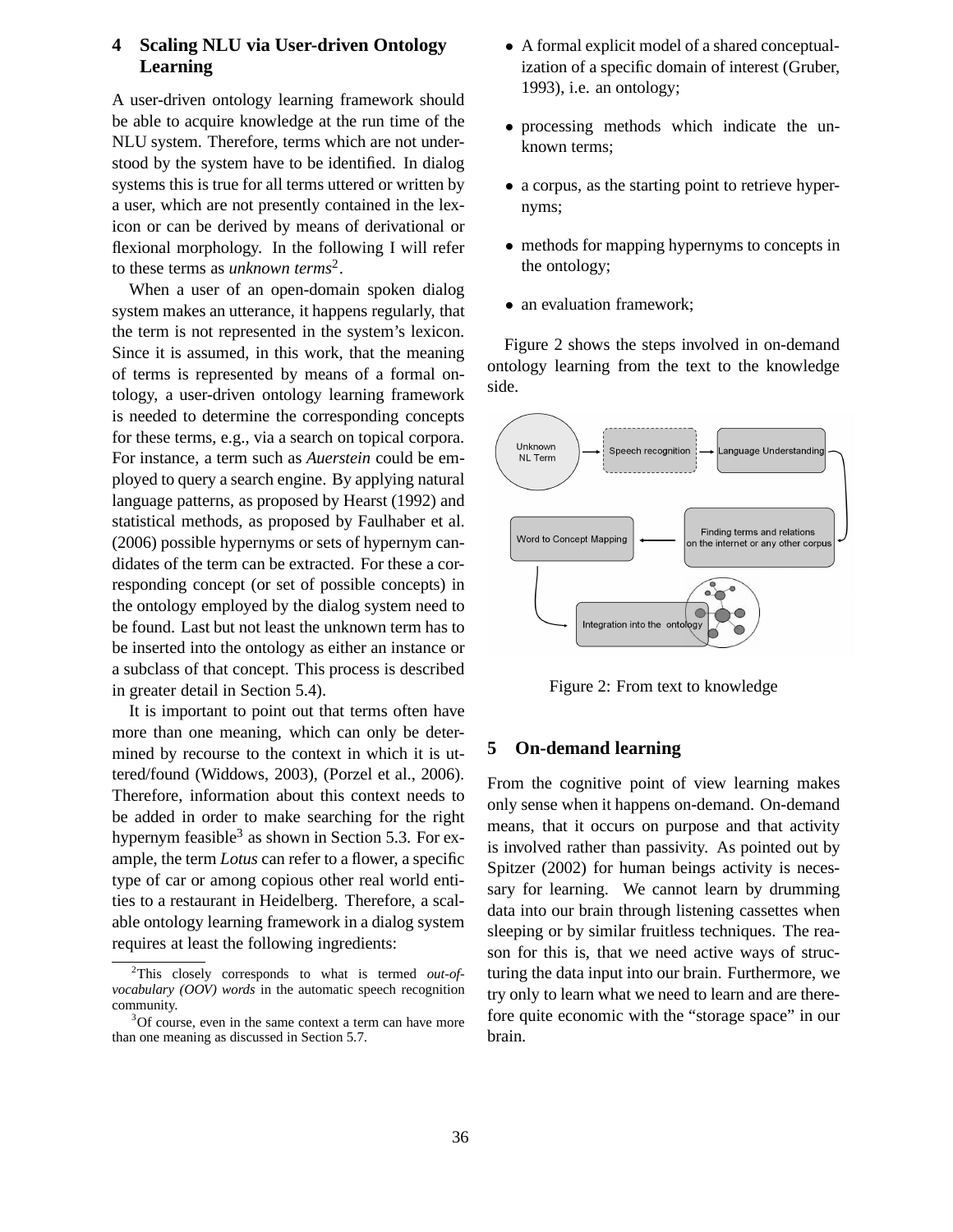It makes not only for humans sense to simply learn whatever they need and what is useful for them. Therefore, I propose that ontology learning, as any other learning, is only useful and, in the end, possible if it is situated and motivated by the given context and the user needs. This can entail learning missing concepts relevant to a domain or to learn new concepts and instances which become necessary due to changes in a domain.

However, the fundamental ontological commitments should be adhered to. So, for example, the decision between a revisionary and a descriptive ontology should be kept in the hand of the knowledge engineer, as well as the choice between a multiplicative and a reductionist modeling<sup>4</sup> . As soon as the basic structure is given new knowledge can be integrated into this structure. Thus, for a reductionist ontology a concept such as *Hotel* should be appended only once, e.g. to an ontological concept as *PhysicalObject* rather than *NonPhysicalObject*.

In the following I will describe the various steps and components involved in on-demand ontology learning.

#### **5.1 Unknown terms in dialog systems**

In case the dialog system works with spoken language one can use the out-of-vocabulary (OOV) classification of the speech recognizer about all terms not found in the lexicon (Klakow et al., 2004). A solution for a phoneme-based recognition is the establishment of corresponding bestrated grapheme-chain hypotheses (Gallwitz, 2002). Those can be used for a search on the internet. In case the dialog system only works with written language it is easier to identify terms, which cannot be mapped to ontological concepts, at least if they are spelled correctly. To evaluate the framework itself adequately it is useful to apply only correctly written terms for a search.

Later on in both cases - i.e. in spoken and written dialog systems - a ranking algorithm of the best, say three, hypotheses should be selected to find the most adequate term. Here methods like the one of Google "Did you mean..." for spelling errors could be used.

#### **5.2 Language Understanding**

All correctly recognized terms of the user utterance can be mapped to concepts with the help of an analysis component. Frequently, production systems (Engel, 2002), semantic chunkers (Bryant, 2004) or simple word-to-concept lexica (Gurevych et al., 2003) are employed for this task. Such lexica assign corresponding natural language terms to all concepts of an ontology. This is especially important for a later semantic disambiguation of the unknown term (Loos and Porzel, 2004). In case the information of the concepts of the other terms of the utterance can help to evaluate results: When there is more than one concept proposal for an instance (i.e. on the linguistic side a proper noun like *Auerstein*) found in the word-to-concept lexicon, the semantic distance between each proposed concept and the other concepts of the user's question can be calculated<sup>5</sup>.

#### **5.3 Linguistic and Extra-linguistic Context**

Not only linguistic but also extra linguistic context plays an important role in dialog systems. Thus, to understand the user in an open-domain dialog system it is important to know the extra-linguistic context of the utterances. If there is a context module or component in the system it can give information on the discourse domain, time and location of the user. This information can be used as a support for a search on the internet. E.g. the location of the user when searching for, say *Auerstein*, is advantageous, as in the context of the city *Heidelberg* it has a different meaning than in the context of another city (Bunt, 2000), (Porzel et al., 2006).

Part of the context information can be represented by the ontology as well as patterns for grouping a number of objects, processes and parameters for one distinctive context (Loos and Porzel, 2005).

### **5.4 Finding the appropriate hypernym on the internet**

For this, the unknown term as well as an appropriate context term (if available) needs to be applied for searching possible hypernyms on the Web. As mentioned before an example could be the unknown term *Auerstein* and the context term *Heidelberg*.

<sup>&</sup>lt;sup>4</sup>More information on these and other ontological choices can be found summarized in (Cimiano et al., 2004)

 ${}^{5}E.g.$  with the single-source shortest path algorithm of Dijkstra (Cormen et al., 2001).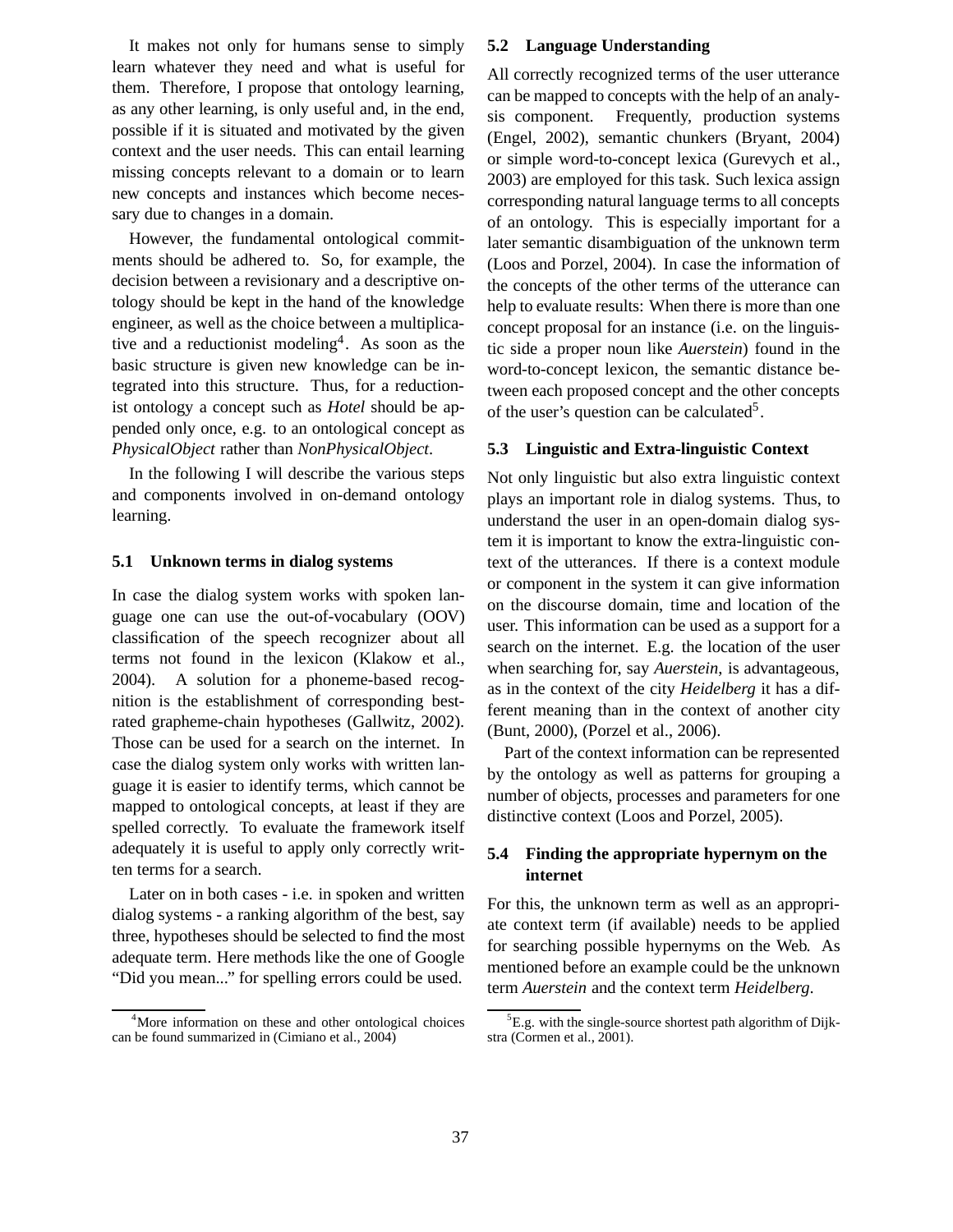For searching the internet different encyclopedias and search engines can be used and the corresponding results can be compared. After a distinction between different types of unknown terms, the search methods are described.

**Global versus local unknown terms:** In the case of generally familiar proper nouns like stars, hotel chains or movies (so to say global unknown terms), a search on a topical encyclopedia can be quite successful. In the case of proper nouns, only common in a certain country region, such as Auerstein (Restaurant), Bierbrezel (Pub) and Lux (Cinema), which are local unknown terms, a search in an encyclopedia is generally not fruitful. Therefore, one can search with the help of a search engine.

As one can not know the kind of unknown terms beforehand, the encyclopedia search should be executed before the one using the search engine. If no results are produced, the latter will deliver them (hopefully). In case results are retrieved by the former, the latter can still be used to test those.

**Encyclopedia Search:** The structure of Encyclopedia entries is generally pre-assigned. That means, a program can know, where to find the most suitable information beforehand. In the case of finding hypernyms the first sentence in the encyclopedia description is often found to be the most useful. To give an example from Wikipedia<sup>6</sup>, here is the first sentence for the search entry *Michael Ballack*:

(1) *Michael Ballack* (born September 26, 1976 in Grlitz, then East Germany) IS A German **football player**.

With the help of lexico-syntactic patterns, the hypernym can be extracted. These so-called Hearst patterns (Hearst, 1992) can be expected to occur frequently in lexicons for describing a term. In example 1 the pattern *X is a Y* would be matched and the hypernym *football player* of the term *Michael Ballack* could be extracted.

**Title Search:** To search only in the titles of web pages might have the advantage, that results can be generated relatively fast. This is important as realtime performance is an important usability factor in dialog systems. When the titles contain the hypernym it still is to be expected that they might not consist of full sentences, Hearst patterns (Hearst, 1992) are, therefore, unlikely to be found. Alternatively, only the nouns in the title could be extracted and their occurrences counted. The noun most frequently found in all the titles could then be regarded as the most semantically connected term. To aid such frequency-based approaches stemming and clustering algorithms can be applied to group similar terms.

**Page Search:** For a page search Hearst patterns as in the encyclopedia search can almost certainly be applied. In contrast to encyclopedia entries the recall of those patterns is not so high in the texts from the web pages.



Figure 3: Tasks for the evaluation of ontology learning

The text surrounding the unknown term is searched for nouns. Equal to the title search the occurrence of nouns can then be counted. With the help of machine learning algorithms a text mining can be done to ameliorate the results.

### **5.5 Mapping text to knowledge by term narrowing and widening**

As soon as an appropriate hypernym is found in a text the corresponding concept name should be determined. For term narrowing, the term has to be stemmed to its most general form. For the term widening, this form is used to find synonyms. Those

<sup>&</sup>lt;sup>6</sup>Wikipedia is a free encyclopedia, which is editable on the internet: http://www.wikipedia.org (last access: 26th January 2006).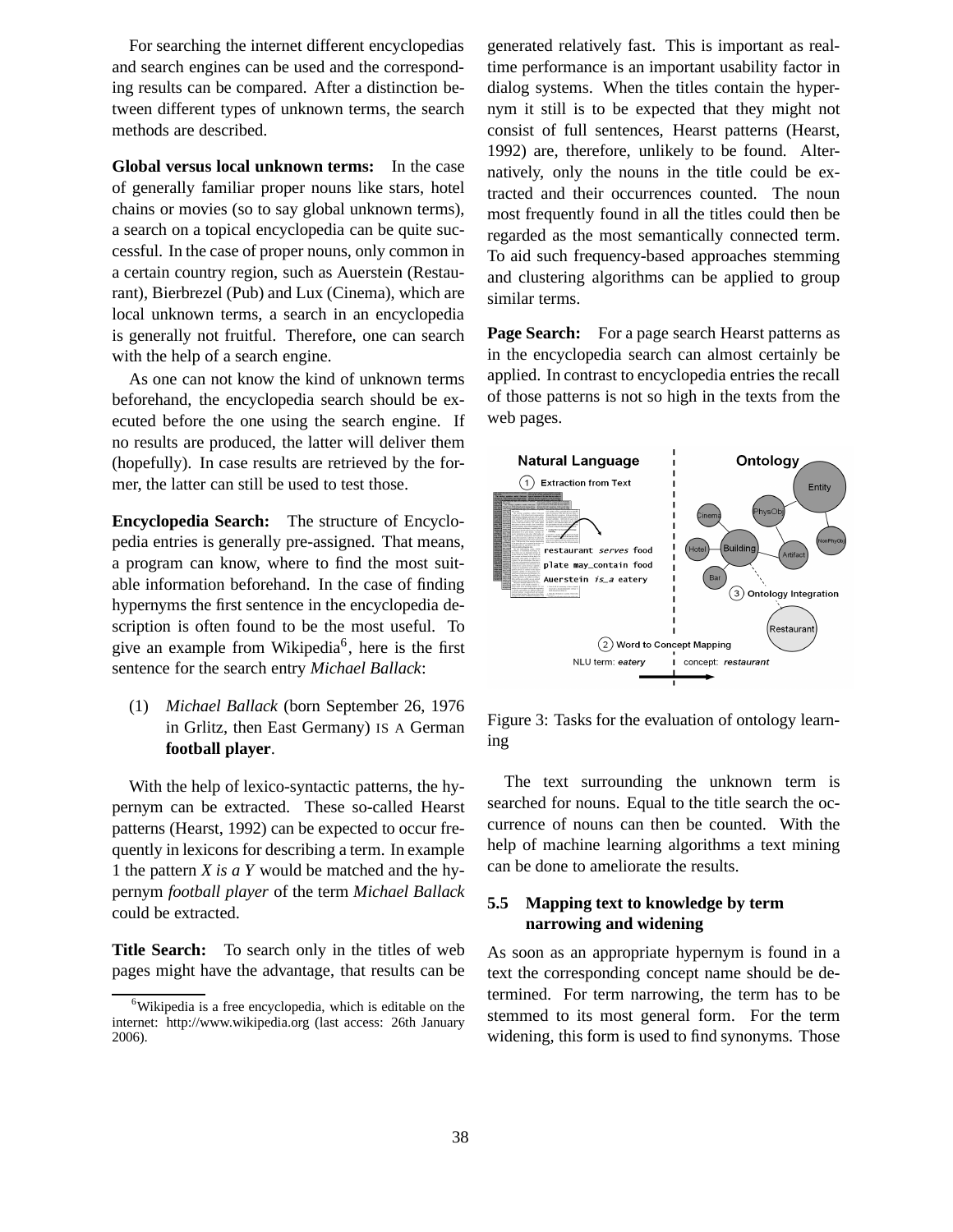are, in turn, used for searching ontological concept names in the ontology integration phase. If the hypernym found is in a language other than the one used for the ontology, a translation of the terms has to take place as well.

### **5.6 Integration into an ontology**

After the mapping phase newly learned concepts, instances or relations can be integrated into any domain-independent or even foundational ontology. If no corresponding concept can be found the next more general concept has to be determined by the techniques described above.

## **5.7 Evaluation**

An evaluation of such a system can be divided into two types: one for the performance of the algorithms before the deployment of the system and one, which can be performed by a user during the run time of the system.

**Methodological evaluation** Before integrating the framework into a dialog system or any other NLU system an evaluation of the methods and their results should take place. Therefore, a representative baseline has to be established and a *gold-standard* (Grefenstette, 1994) created, depending on the task which is in the target of the evaluation. The ensuing steps in this type of evaluation are shown in Figure 3 and described here in their order:

- 1. The extraction of hypernyms of unknown words from text and the extraction of semantic relations (other than *is-a*) between NLU terms.
- 2. The mapping of a linguistic term to an ontological concept.
- 3. The integration of ontological concepts, instances and relations into the system's ontology.

Depending on the three steps the most adequate baseline method or algorithm for each of them has to be identified. In step 1 for the extraction of hypernyms a chance baseline as well as a majority class baseline will not do the job, because their performance would be too poor. Therefore, a well established algorithm which, for example applies a set of standard Hearst patterns (Hearst, 1992) would constitute a potential candidate. For the mapping from text to knowledge (see step 2) the baseline could be a established by standard stemming combined with string similarity metrics. In case of different source and goal languages an additional machine translation step would also become necessary. For the baseline of ontology evaluation a task-based framework as proposed by (Porzel and Malaka, 2005) could be employable.

**Evaluation by the user** As soon as the framework is integrated into a dialog system the only way to evaluate it is by enabling the user to browse the ontological additions at his or her leisure and to decide whether terms have been understood correctly or not. In case two or more hypernyms are scored with the same – or quite similar – weights, this approach could also be quite helpful. An obvious reason for this circumstance is, that the term in question has more than one meaning in the same context. Here, only a further inquiry to the user can help to disambiguate the unknown term. In the *Auerstein* example a question like "Did you mean the hotel or the restaurant?" could be posed. Even though the system would show the user that it did not perfectly understand him/her, the user might be more contributory and less annoyed than with a question like "What did you mean?". The former question could also be posed by a person familiar with the place, to disambiguate the question of someone in search for *Auerstein* and would therefore mirror a human-human dialogs, which in turn would furthermore lead to more natural human-computer dialogs.

## **6 Concluding Remarks**

In this paper I have shown, that the scalability of non-statistical natural language understanding systems essentially depends on its capability to be up to date when it comes to understand language. Furthermore, I took the position that ontology learning is viable, when it happens incrementally and in a context-sensitive fashion. Future work will focus on implementation and evaluation within a running multi-modal dialog system. Additionally, a tight integration with automatic lexicon and grammar learning is of paramount importance.